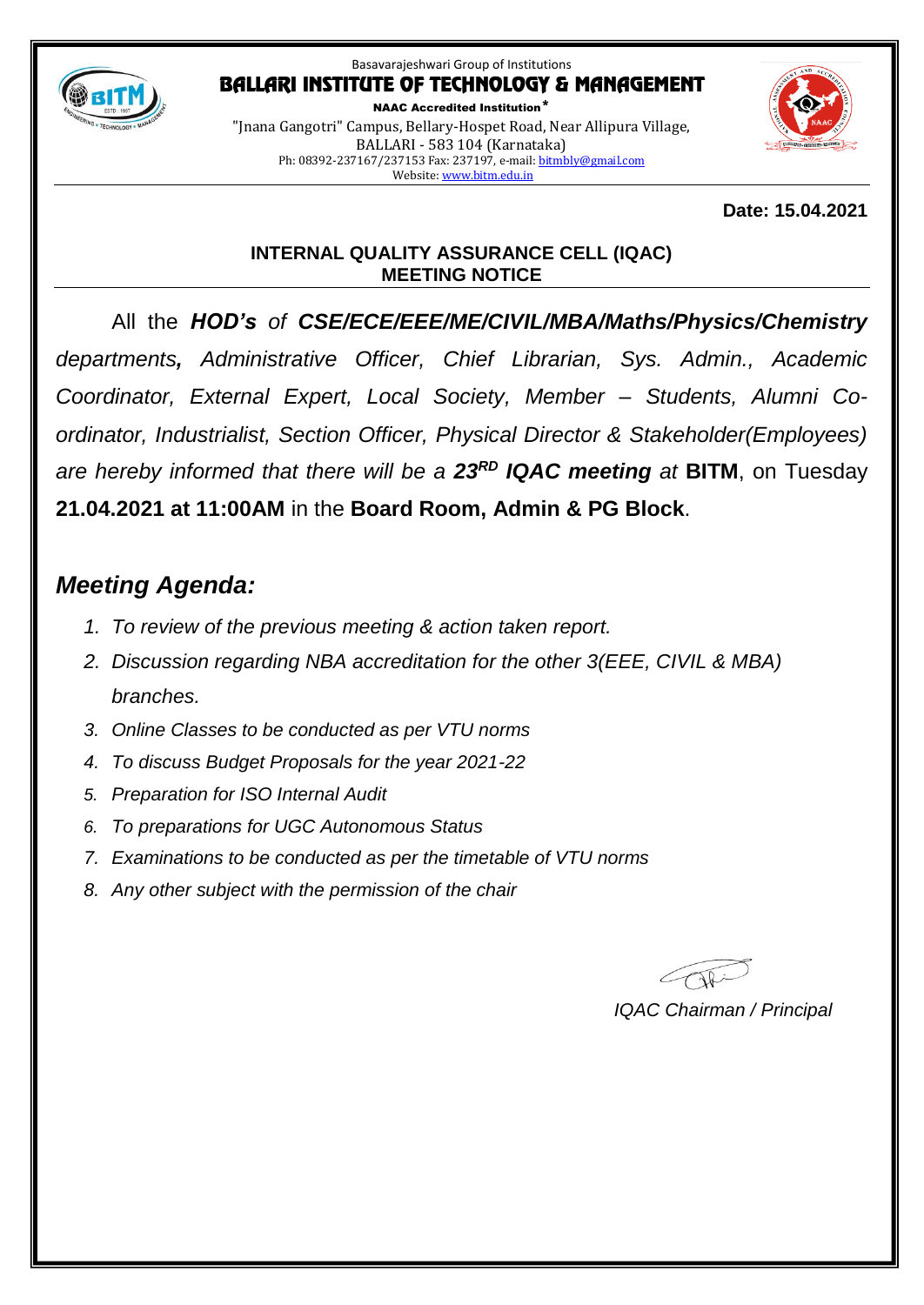

#### Basavarajeshwari Group of Institutions **BALLARI INSTITUTE OF TECHNOLOGY & MANAGEMENT**

NAAC Accredited Institution\* "Jnana Gangotri" Campus, Bellary-Hospet Road, Near Allipura Village, BALLARI - 583 104 (Karnataka) Ph: 08392-237167/237153 Fax: 237197, e-mail[: bitmbly@gmail.com](mailto:bitmbly@gmail.com) Website[: www.bitm.edu.in](http://www.bec-bellary.com/)



- *1. To review of the previous meeting & action taken report.* Members unanimously approved minutes of the previous meetings along with the Action Report.
- *2. Discussion regarding NBA accreditation for the other 3(EEE, CIVIL & MBA) branches.* The principal informed the members that the NBA SAR for 3 branches (EEE, CIV & MBA) has submitted on the 15<sup>th</sup> of Apr-2021 and informed the HOD's to make the necessary arrangements for the expert team visit.

## *3. Online Classes to be conducted as per VTU norms*

The Principal informed to All the department Heads to formulate a timetable for Online Teaching and communicate the same to the students. The department should set up the necessary equipment for online teaching. At the beginning of the online classes all staff should communicate with respect to COVID-19 SOP such as wearing of Masks, Sanitization and also Studying in a ventilated environment. Online teaching should be done with lot of care and bring effectiveness of monitoring attendance and assigning right quantity of work to the students. The assignment / homework given should be evaluated by the co-faculty. Online Timetable should have five slots in a day with online classes starting from 09:30AM. HOD's should log the syllabus completion tracker and Principal will share the progress of the syllabus to the Management on a weekly basis. Free Afternoon slots should be engaged by giving necessary assignments or homework that need to be completed on the same day. The staff member will communicate the expectation of the subject, share the lesson plan as well as the lecture notes. NAAC Coordinator Dr. N. Gururaj has been informed to prepare AQAR for 2019-20 before 30.04.2021. Based on the AQAR the principal has to prepare the annual report for 2019-20.

- *4. To discuss Budget Proposals for the year 2021-22* The Principal informed all the HOD's to submit the Budget requisition to the Administrative Officer for the year 2021-22 on or before 30<sup>th</sup> of April-2021
- *5. Preparation for ISO Internal Audit.* The Principal informed the ISO coordinator Dr. T. Machappa to facilitate ISO internal auditing at the earliest and complete the same on or before 04<sup>th</sup> May 2021.
- *6. To preparations for UGC Autonomous Status.* Preparation for UGC inspection for granting of Autonomous Status for the college to be started such as visit to an Autonomous Institution, Setting-up of Controller of Examination Area, Principal and the departmental Presentation during the expert committee visit and necessary files for the visit should be complete before 04<sup>th</sup> May-2021.
- *7. Examinations to be conducted as per the timetable of VTU norms* Principal informed the examination section to follow the SOP framed by the VTU during the examination also informed all instructors to carry out the cleaning and sanitizing work of their respective labs for practical examination and HOD's should check and monitor the same and asked the Site Engineer to sanitize the COVID-19 examination area frequently.

*8. Any other subject with the permission of the chair*

\*\*\*Meeting Ended with Vote of thanks\*\*\*

 *NAAC / IQAC Coordinator Chairman / Principal*